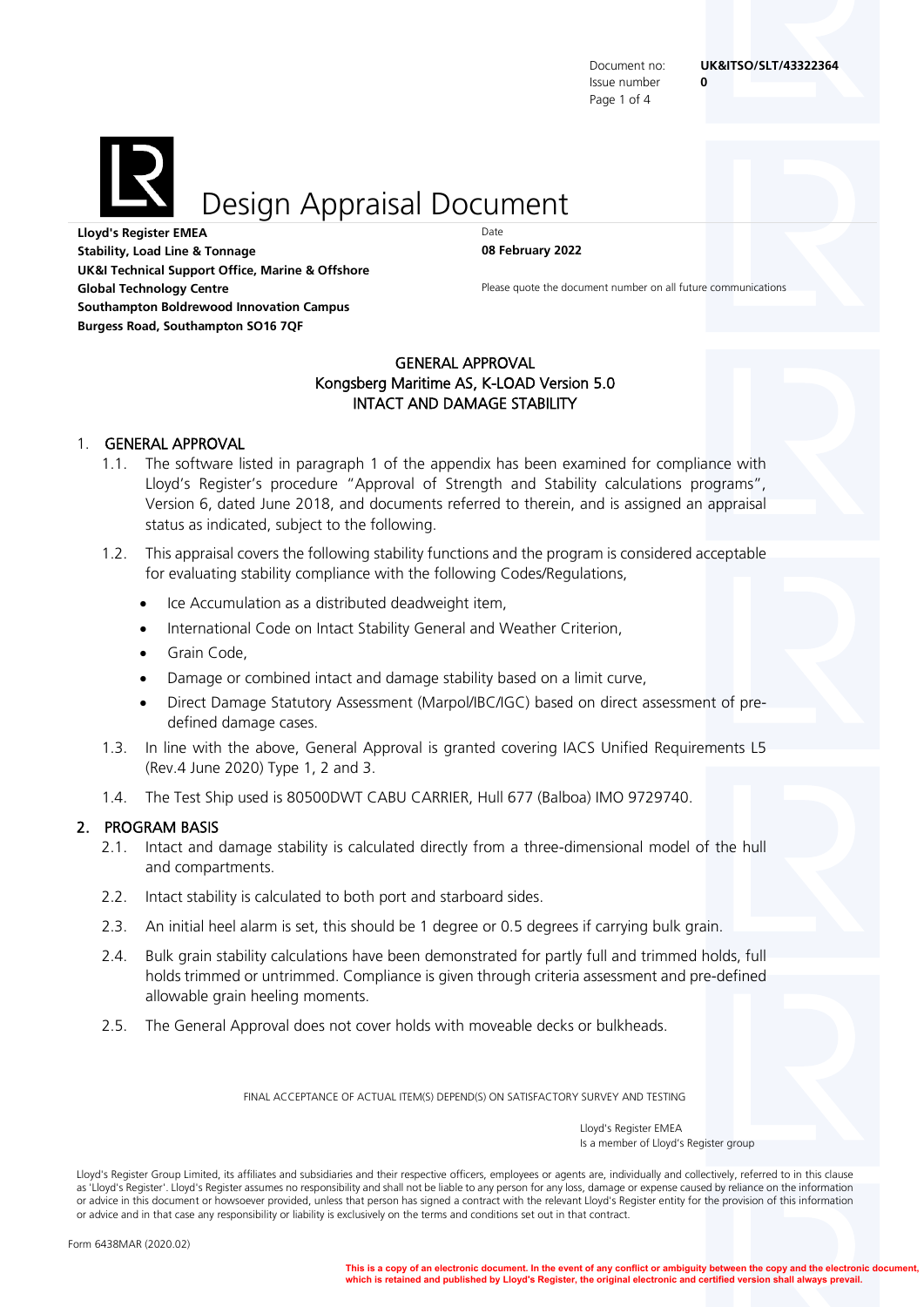Issue number **0** Page 2 of 4

# **Lloyd's Register EMEA** Date

- **Stability, Load Line & Tonnage 08 February 2022 UK&I Technical Support Office, Marine & Offshore Global Technology Centre Please quote the document number on all future communications Southampton Boldrewood Innovation Campus Burgess Road, Southampton SO16 7QF**
	- 2.6. Ice accumulation can be defined as distributed deadweight items, it is up to the operator to define the ice accumulation adequately with reference to the Stability Manual.
	- 2.7. Direct damage stability is calculated directly from a three-dimensional geometric hull and compartment model. Reference displacement can be configured to be intact or intact minus tank fluid outflow. The program calculates five intermediate stages on an added mass basis.
	- 2.8. The damage stability results have been assessed based on the information received and compared to our independent assessment.
	- 2.9. The program can assess damages in both directions; port and starboard.
	- 2.10. The General Approval does not extend to progressive flooding occurring as part direct damage calculations.
	- 2.11. The test ship has multiple modes of operation depending on cargo type, this has been demonstrated during the General Approval, however, the specifics of each ship should be reviewed separately where operational modes are applicable.

#### 3. EXCLUSIONS

- 3.1. Bridge visibility, air draught and propeller immersion calculations are not covered by this general approval.
- 3.2. This approval does not cover use of damage stability calculations in actual compartment flooding situations.
- 3.3. This approval only applies to the 'offline' planning mode with user definition of the loading condition, and not 'online' (with tank or draft gauging system input, for example).
- 3.4. For vessels required to comply with the 2008 Intact Stability Code, where installed, stability calculation software should cover all stability aspects relevant to the ship and is subject to approval.
- 3.5. It remains the responsibility of the Master to ensure the appropriate characteristics of each loaded cargo item are included in any assessment.
- 3.6. The Master should be aware that regular review of the vessels condition regarding stability should be undertaken on each voyage, particularly where significant changes are made to tank content during the voyage, for example, where ballast tanks are filled/emptied or consumable spaces emptied. Such changes may have significant impact on stability results.



FINAL ACCEPTANCE OF ACTUAL ITEM(S) DEPEND(S) ON SATISFACTORY SURVEY AND TESTING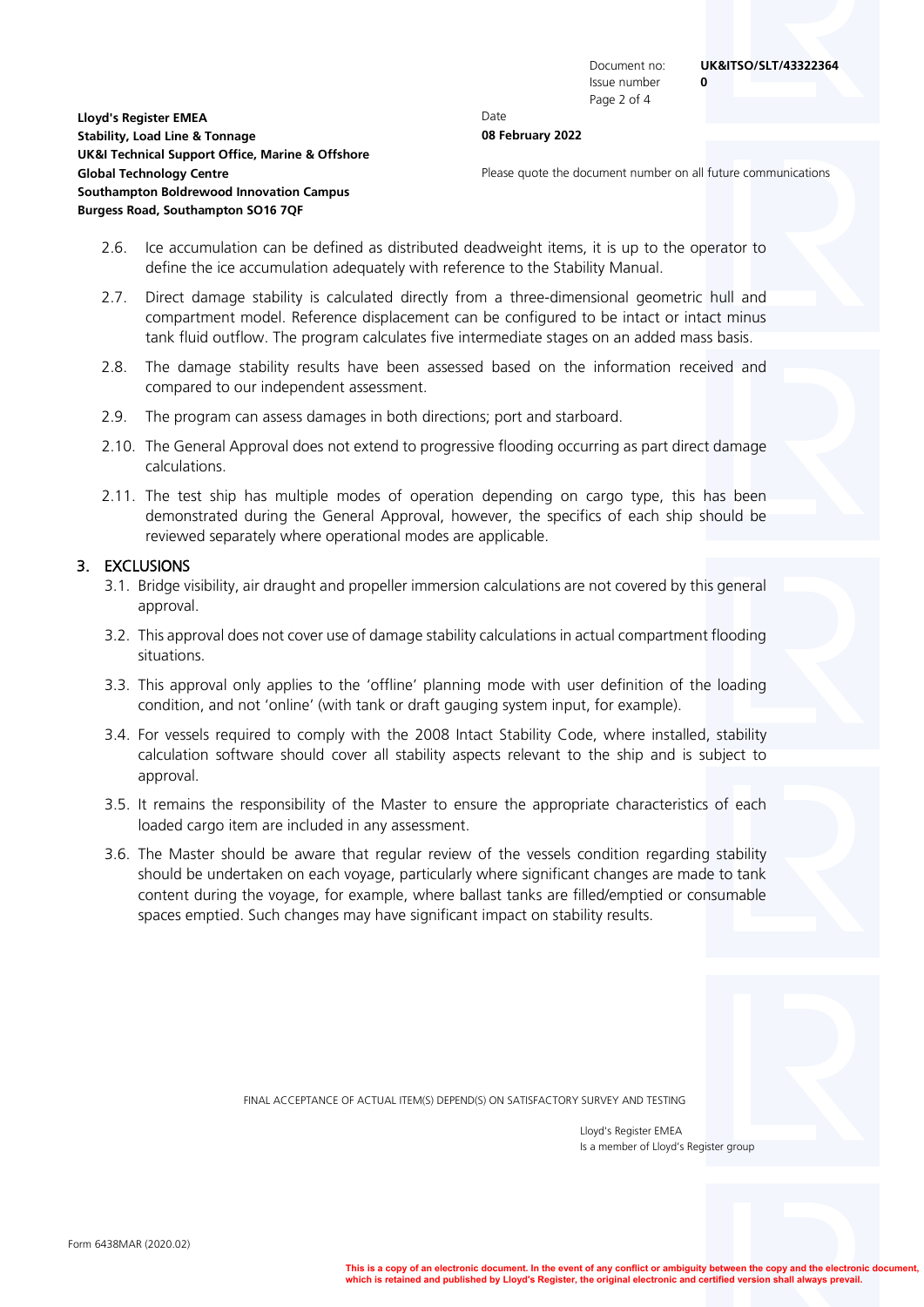Document no: **UK&ITSO/SLT/43322364**

Issue number **0** Page 3 of 4

#### **Lloyd's Register EMEA** Date **Stability, Load Line & Tonnage 08 February 2022**

**Global Technology Centre Please quote the document number on all future communications** 

3.7. The supplier is responsible for ensuring that any computer software and hardware is capable of handling date changes without loss of performance or functionality. The capability of the computer software and hardware to handle date changes without the loss of performance or functionality has not been demonstrated to LR.



**UK&I Technical Support Office, Marine & Offshore**

**Southampton Boldrewood Innovation Campus Burgess Road, Southampton SO16 7QF**

John Standing Lead Specialist Stability, Load Line & Tonnage UK&I Technical Support Office, Marine & Offshore Lloyd's Register Global Technology Centre E: stat-comp@lr.org T: +44 (0) 330 41 40472 (direct line)

FINAL ACCEPTANCE OF ACTUAL ITEM(S) DEPEND(S) ON SATISFACTORY SURVEY AND TESTING